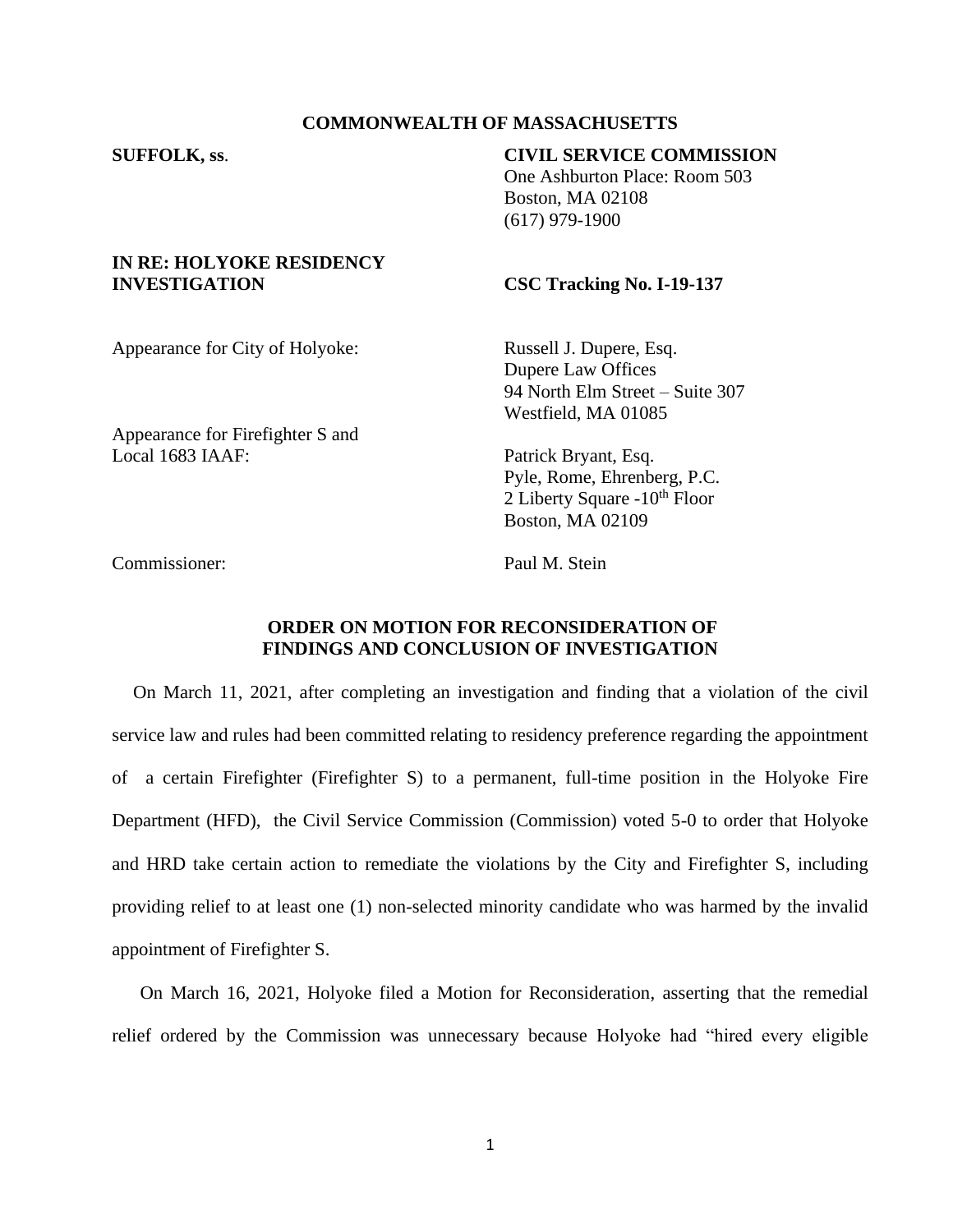minority candidate on the Certification".<sup>12</sup> The Motion for Reconsideration provided information that, for the first time, confirms the Commission's conclusion that the invalid appointment of Firefighter S harmed at least one minority firefighter candidate who could have been appointed in that hiring cycle but for the invalid appointment of Firefighter S, and, further identified that candidate, who was tied on Certification 04132 with the last candidate hired from that certification. Holyoke also stated that this candidate was eventually appointed in a subsequent hiring cycle, and that he is currently serving as an HFD Firefighter.

Thus, it is no longer necessary, as previously ordered by the Commission, to revive Certification 04132 in order to identify which minority candidate was prejudiced by the invalid appointment of Firefighter S. The identity of that candidate is now known and (since it is also known that he was eventually hired), it is also undisputed that, but for the unlawful appointment of Firefighter S, this firefighter should have been appointed no later than March 20, 2017, the same date that the candidate with which he was tied on Certification 04312 was appointed. Thus, that firefighter's civil service seniority date should be adjusted accordingly.

The subsequent hiring of this minority candidate, however, does not alter the fact that the appointment of Firefighter S, who has not shown that he qualified for a residency preference in Holyoke, was a violation of the civil service law. For this reason, and for all the reasons stated in the Findings and Conclusions, as amended, all other orders remain in place.

 $<sup>1</sup>$  In its motion, the City references a 3:1 (non-minority to minority) ratio that was in place in 2017 when the relevant</sup> Certification was active. To ensure clarity, the consent decree was modified in 2018, requiring a 1:1 hiring ratio on a going forward basis.

<sup>&</sup>lt;sup>2</sup> The City's motion also references a scrivener's error related to a Certification No. which has been corrected in the amended order.